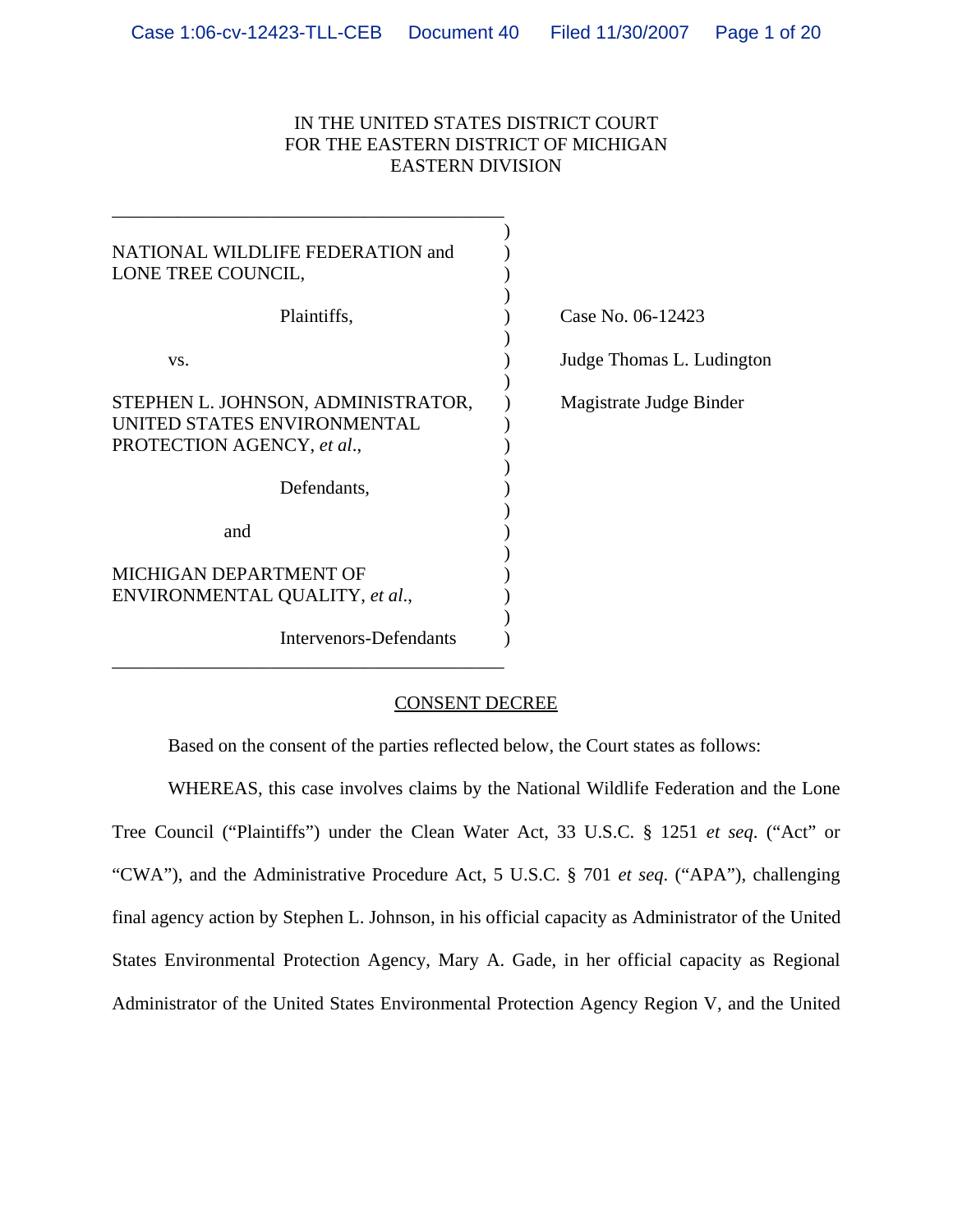States Environmental Protection Agency (collectively "EPA" or "Agency") to approve actions by the Michigan Department of Environmental Quality, specifically:

a. EPA's August 4, 2000, approval of the water quality variance, reasonable potential, and compliance schedule implementation procedures promulgated by the Michigan Department of Environmental Quality to implement certain provisions of the CWA, including CWA Section 118, 33 U.S.C. § 1268 ("2000 EPA Approval"); and

b. EPA's June 29, 2004, approval of a revision submitted by the Michigan Department of Environmental Quality to EPA for a multiple discharger variance from the EPAapproved Michigan Department of Environmental Quality water quality criterion for mercury pursuant to CWA Section 303(c), 33 U.S.C. § 1313(c), and EPA regulations at 40 C.F.R. 131.21 ("2004 EPA Approval");

WHEREAS, Plaintiffs seek declaratory relief and an order remanding the 2000 EPA Approval and 2004 EPA Approval to the Agency, and seek reasonable attorney's and expert witness fees pursuant to the Equal Access to Justice Act, 28 U.S.C. § 2412, and in their Complaint allege:

a. the 2000 EPA Approval of the Michigan Department of Environmental Quality's variance implementation procedure is arbitrary, capricious, an abuse of discretion or otherwise not in accordance with law; and

b. the 2004 EPA Approval of the Michigan Department of Environmental Quality's multiple discharger variance for mercury is arbitrary, capricious, an abuse of discretion or otherwise not in accordance with law;

-2-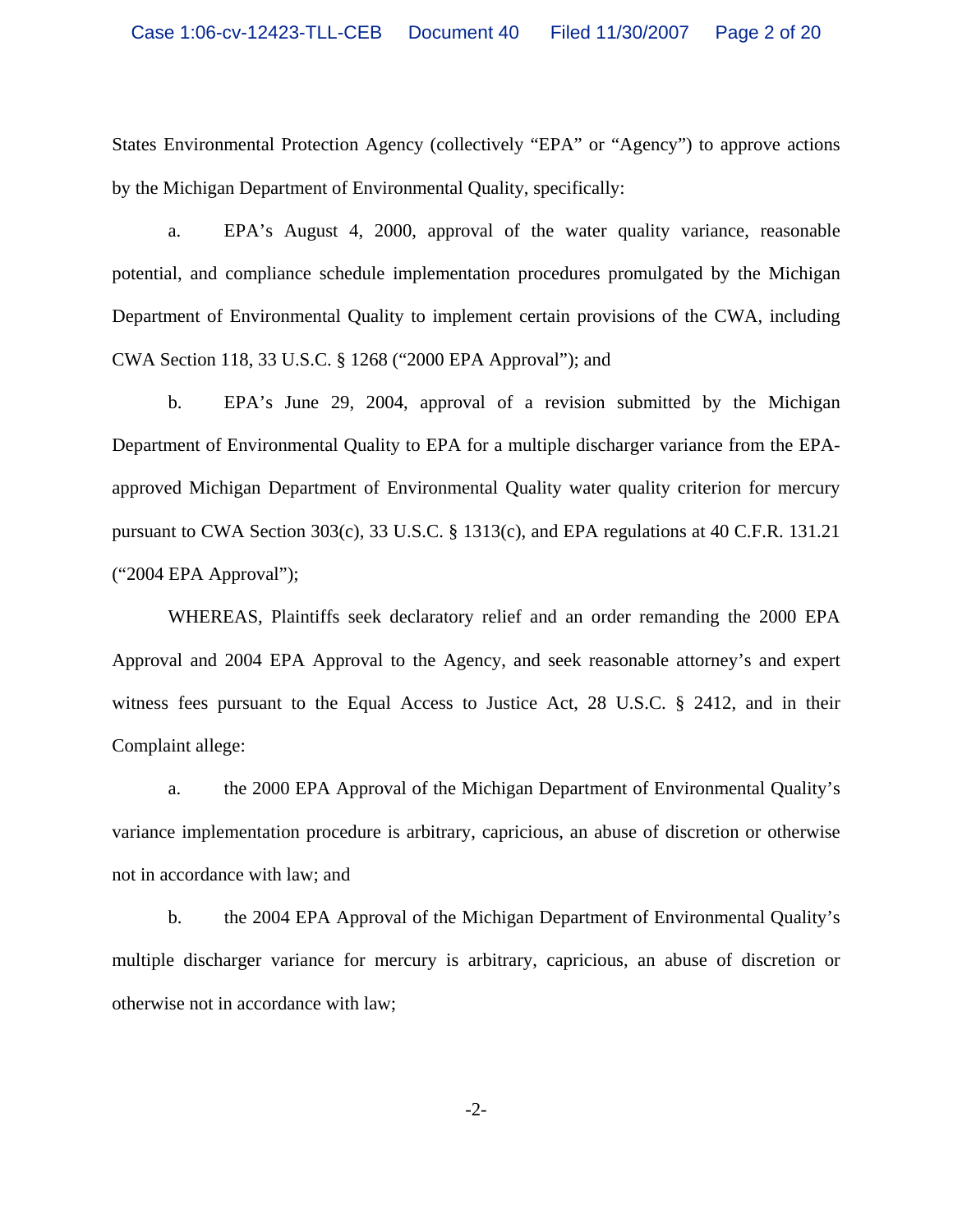WHEREAS, the Michigan Department of Environmental Quality, a department in the Michigan Executive Branch and Steven E. Chester, in his official capacity as Director of the Michigan Department of Environmental Quality (collectively, "MDEQ" or "Department"), moved to intervene in this litigation and the Court granted such motion on November 17, 2006;

WHEREAS, EPA regulations at 40 C.F.R. Part 132, Appendix F, Procedure 2: Variances From Water Quality Standards For Point Sources, section F.1., provide that, permits with conditions implementing variances shall, at a minimum, require compliance with an initial effluent limitation which, at the time the variance is granted, represents "the level currently achievable by the permittee" ("LCA"), and which is no less stringent than that achieved under the previous permit;

WHEREAS, MDEQ's multiple discharger variance for mercury that EPA approved on June 29, 2004, which had been submitted to EPA accompanied by a MDEQ permitting strategy ("2004 Mercury Permitting Strategy") and, under that 2004 Mercury Permitting Strategy and the approved variance, MDEQ would propose discharge permit limits for mercury at a level no more stringent than 10 nanograms per liter ("ng/L"), regardless of available discharge-specific mercury data, unless requested by the permittee;

WHEREAS, the Plaintiffs contend that a uniform permit limit of 10 nanograms of mercury per liter, for many permittees, likely will not represent the "level currently achievable by the permittee" and that many permittees currently achieve mercury levels lower than 10 ng/L based on discharge-specific mercury data;

WHEREAS, MDEQ has, as a result of this litigation, developed a technical procedure to calculate a permittee-specific LCA using available permittee-specific mercury data, and such procedure relies, in part, on existing MDEQ methodologies in the Part 8 Rules, Water Quality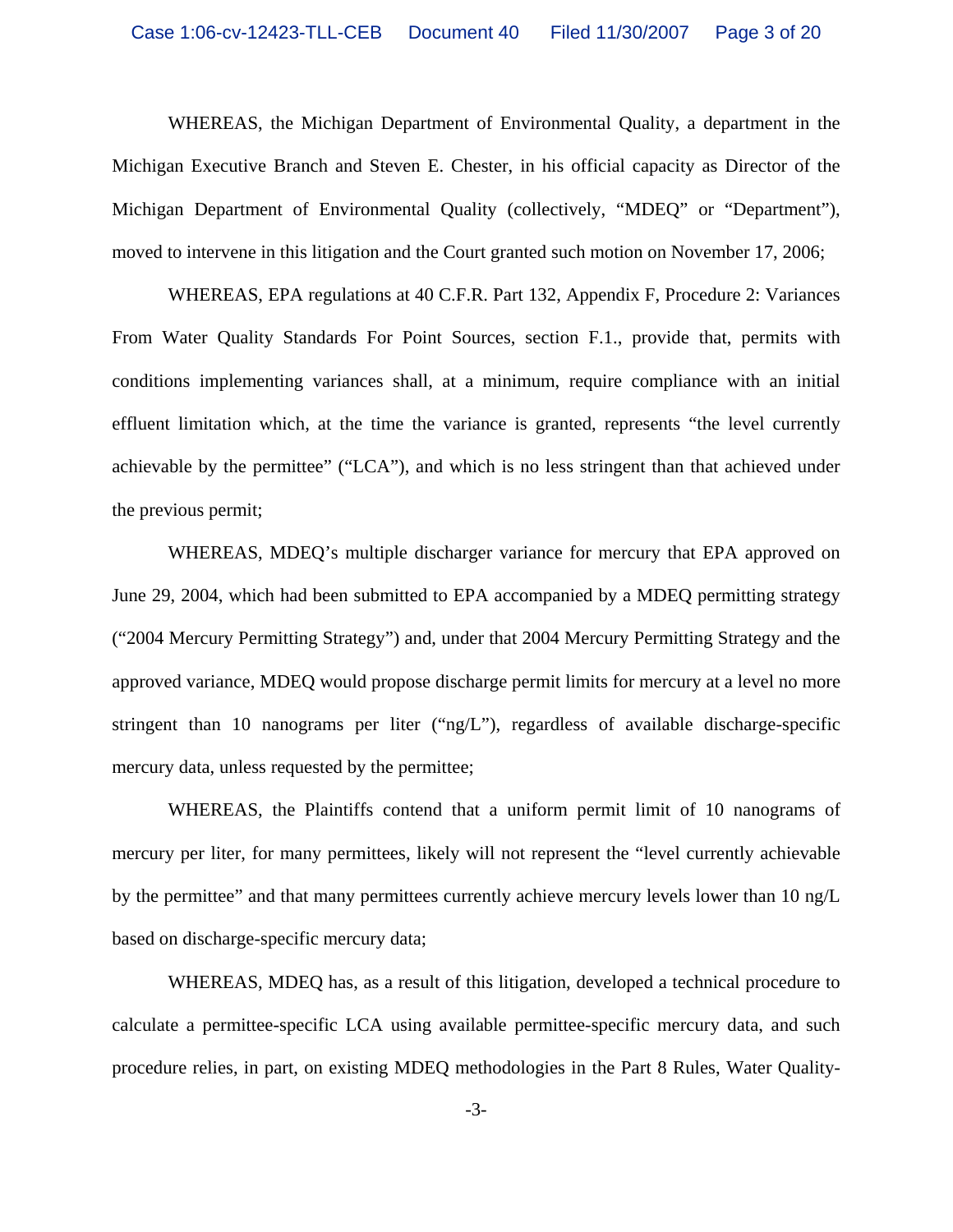Based Effluent Limit Development For Toxic Substances, 1997 AC, R 323.1201 *et seq*., attached as Exhibit A ("Draft Policy to Calculate Level Currently Achievable for Mercury in Proposed NPDES Permits") ("Draft Policy");

WHEREAS, the Plaintiffs, EPA, and MDEQ believe that the Draft Policy represents a reasonable procedure to determine the level of mercury currently achievable by a permittee using available discharge-specific data for mercury;

WHEREAS, MDEQ has lead responsibility for the establishment of water quality standards, as well as methodologies, policies, and procedures for the implementation of those standards pursuant to CWA Section 303(c), 33 U.S.C. § 1313(c);

WHEREAS, MDEQ is the agency responsible for the implementation of the National Pollutant Discharge Elimination System ("NPDES") program for discharges into waters of the United States subject to the authority of the State of Michigan;

WHEREAS, the Plaintiffs, EPA, and MDEQ agree that MDEQ regulations at 1997 AC, R 323.1211 require MDEQ to determine whether a discharge causes, has the reasonable potential to cause, or contributes to non-attainment of a water quality standard so long as a single representative facility-specific effluent sample is available;

WHEREAS, the Plaintiffs, EPA, and MDEQ agree that MDEQ regulations at 1997 AC, R 323.1103(6)(a) preclude MDEQ from including a compliance schedule for an effluent limit that represents the level currently achievable by the permittee;

WHEREAS, the Plaintiffs, EPA, and MDEQ agree that MDEQ regulations at 1997 AC, R. 323.1103(6)(a) require a permittee to comply with an effluent limit that represents the level of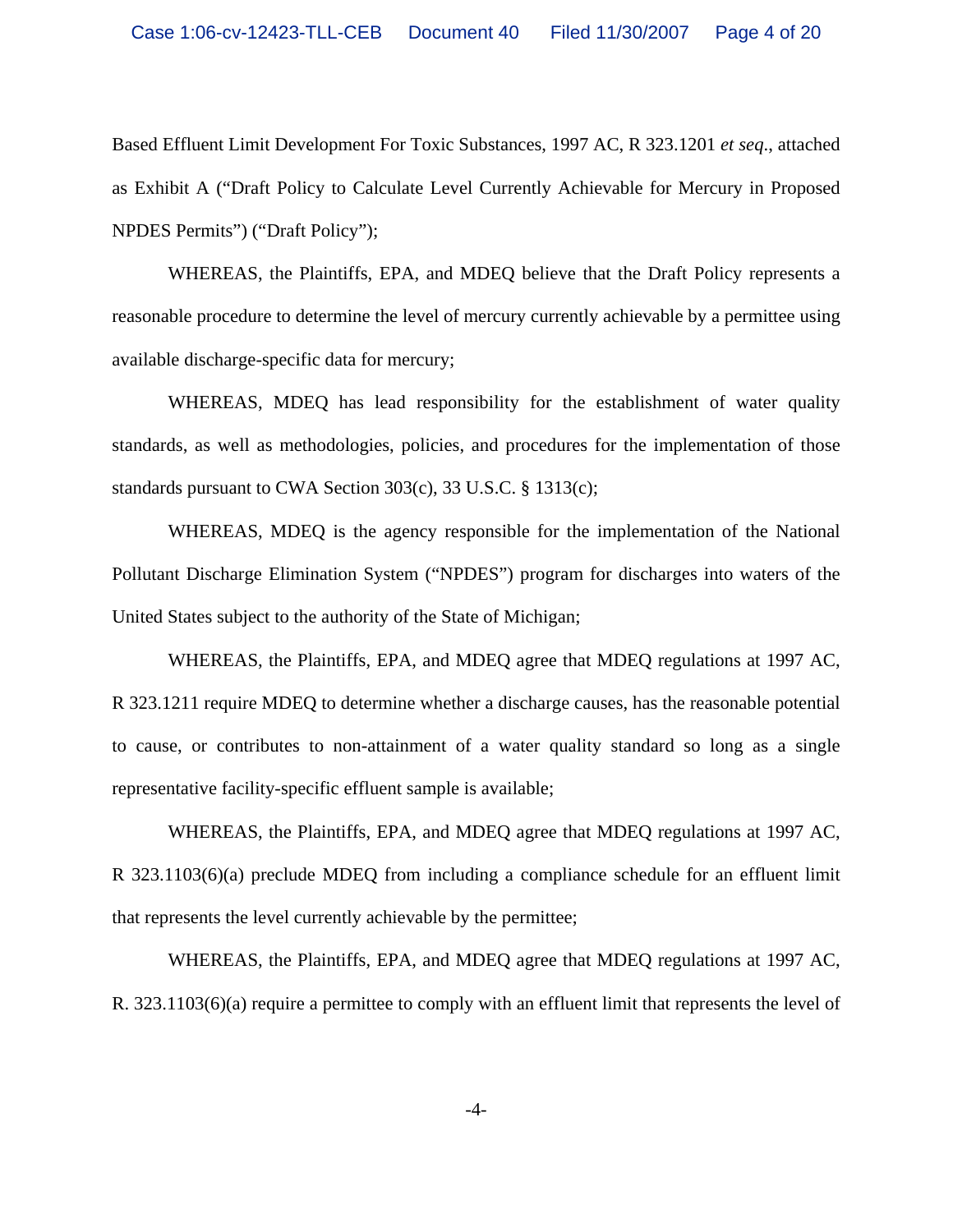a pollutant currently achievable by the permittee at the time that a variance for that pollutant is granted;

WHEREAS, the Plaintiffs, EPA, and MDEQ agree that MDEQ regulations at R. 323.1213(1)(d) require semi-annual monitoring of potential sources and quarterly monitoring of the influent to a wastewater treatment system and do not allow for monitoring frequency reductions;

WHEREAS, Plaintiffs filed a second Complaint, No. 06-15256, that alleges that EPA failed to perform a duty that is not discretionary to review, and then approve or disapprove, a revision to the EPA-approved NPDES permitting program administered by MDEQ that Plaintiffs allege occurred as a result of the 2004 Mercury Permitting Strategy;

WHEREAS, Plaintiffs, EPA, and MDEQ have agreed to a settlement of this case, No. 06-12423, without any admission of any issue of fact or law, which they consider to be a just, fair, adequate and equitable resolution of the claims raised in this action; and

WHEREAS, it is in the interest of the public, the parties and judicial economy to resolve the issues in this action without protracted litigation, including a trial.

NOW, THEREFORE, it is hereby **ORDERED, ADJUDGED AND DECREED** as follows:

1. MDEQ shall provide notice of and provide the opportunity for public comment on the Draft Policy to Calculate Level Currently Achievable for Mercury in Proposed NPDES Permits, attached as Exhibit A;

2. On or before October 1, 2008, MDEQ shall cease proposing, issuing, modifying, and re-issuing any NPDES permit that includes as a mercury limit the State-wide uniform level for mercury included within the multiple discharger variance for mercury in the 2004 EPA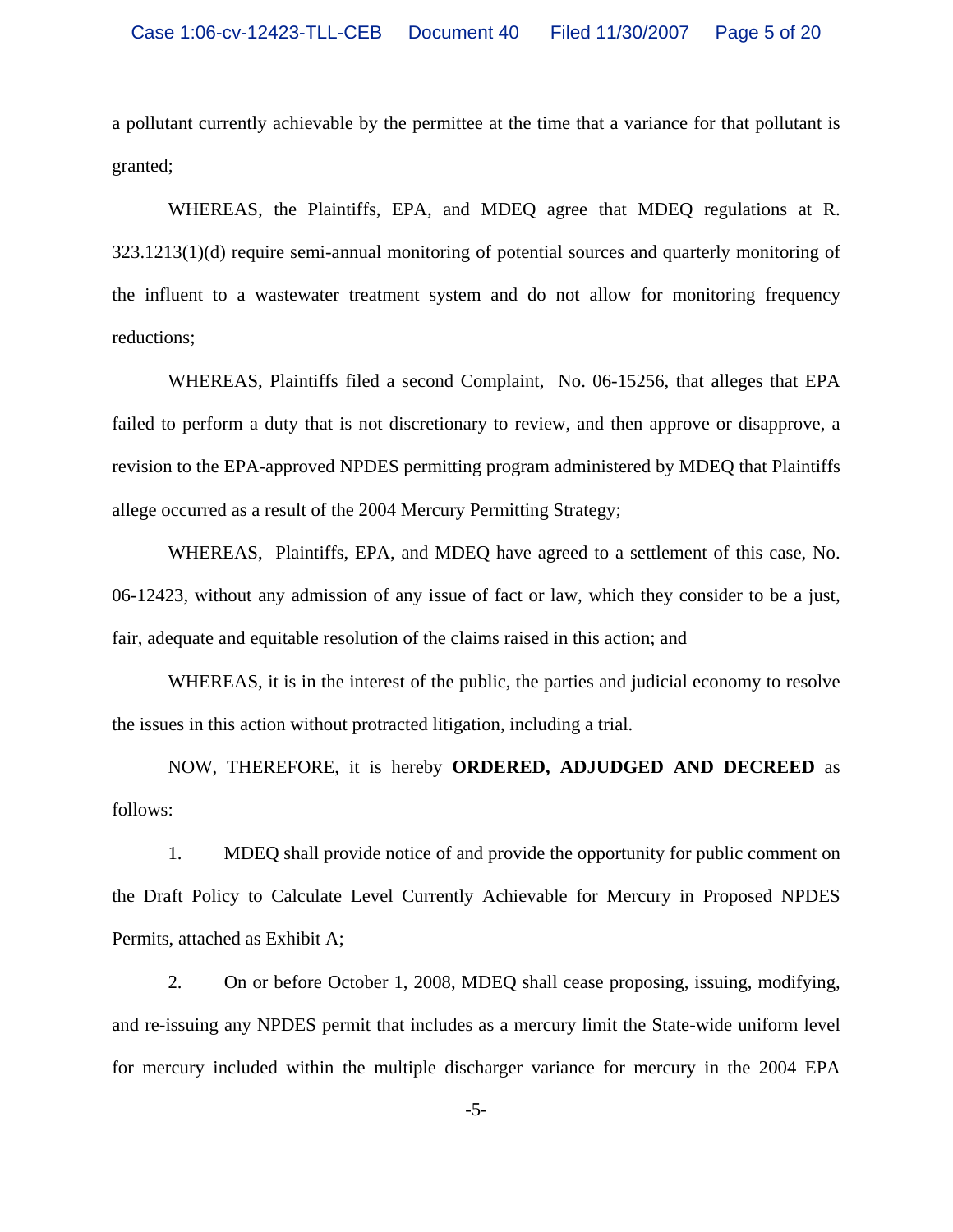Approval, or a mercury limit based on the State-wide uniform level of 10 ng/L for mercury included within the multiple discharger variance for mercury in the 2004 EPA Approval. This paragraph does not require the modification of permits issued prior to October 1, 2008, including where such a permit is modified for reasons unrelated to the mercury limit;

3. Until September 30, 2008, where an applicant for an NPDES permit seeks and is eligible for a multiple discharger variance from the water quality standard for mercury, MDEQ may issue or re-issue an NPDES permit that includes as a mercury limit the State-wide uniform level for mercury included within the multiple discharger variance for mercury in the 2004 EPA Approval, or a mercury limit based on the State-wide uniform level of 10 ng/L for mercury included within the multiple discharger variance for mercury in the 2004 EPA Approval. In issuing or re-issuing such permits after the date of entry of this Consent Decree, however, MDEQ shall require the mercury limit to be effective immediately;

4. Beginning on October 1, 2008, where an applicant for an NPDES permit seeks and is eligible for a multiple discharger variance from the water quality standard for mercury, MDEQ may either propose, issue, or re-issue an NPDES permit that includes: (1) a mercury limit derived using the Draft Policy, modified or unmodified after public comment, submitted to and approved by EPA pursuant to the CWA and applicable EPA regulations, to calculate the "level currently achievable by the permittee"; or (2) a mercury limit which is a site-specific derivation of the "level currently achievable by the permittee" that is otherwise submitted to and approved by EPA pursuant to the CWA and applicable EPA regulations. In issuing or reissuing such permits, MDEQ shall require the mercury limit representing the level currently achievable to be effective immediately. This Consent Decree does not require any additional

-6-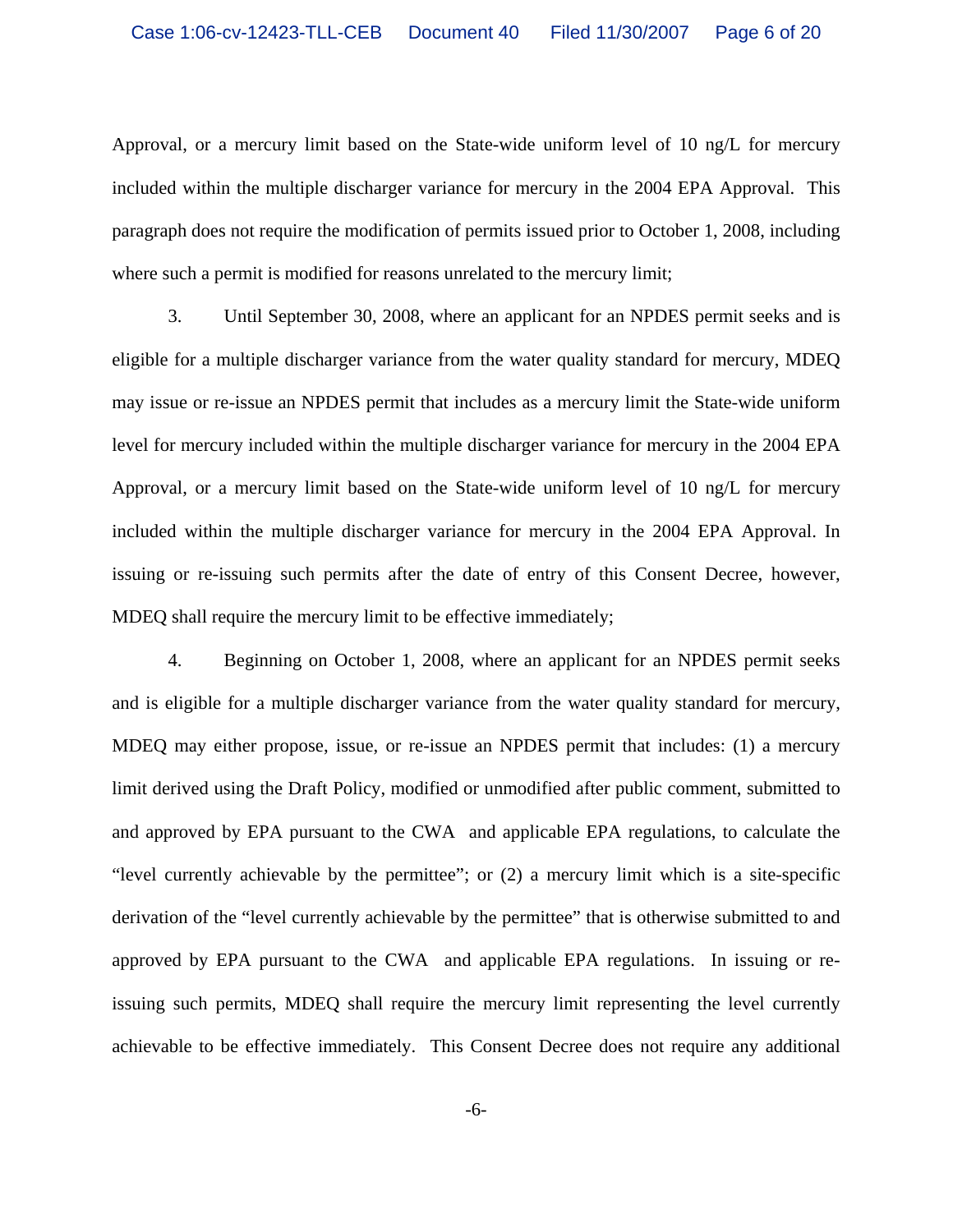EPA approval of the Policy described in (1) above or any LCA developed under it, other than the approval required by the CWA and applicable EPA regulations. Nothing in this Consent Decree limits EPA's discretion to approve or disapprove any State submission under the CWA and applicable EPA regulations.

5. The provisions of this Consent Decree apply only to the 2004 EPA Approval of MDEQ's multiple discharger variance for mercury.

6. EPA's action approving the State-wide uniform level of 10 ng/L for mercury as the "level currently achievable by the permittee" (which was included within the 2004 EPA Approval of MDEQ's multiple discharger variance for mercury) is vacated effective on October 1, 2008, and such vacatur applies prospectively only for permits issued or re-issued on or after October 1, 2008;

7. Effective Date. This Consent Decree shall become effective upon the date of its entry by the Court. If for any reason the Court does not enter this Consent Decree, the obligations set forth in this Decree are null and void.

8. Scope of Judicial Review. Nothing in the terms of this Consent Decree shall be construed to confer upon this Court jurisdiction to review any decision, either procedural or substantive, to be made by EPA or MDEQ pursuant to this Decree, except for the purpose of determining EPA's or MDEQ's compliance with this Decree, and nothing in this Consent Decree alters or affects the standards for judicial review of final agency actions by EPA or MDEQ.

9. Release. Upon approval and entry of this Consent Decree by the Court, this Decree shall constitute a complete and final settlement of all claims which were asserted, or could have been asserted, by Plaintiffs against EPA or MDEQ in their Complaint. Except as provided in the next sentence, Plaintiffs hereby release, discharge, and covenant not to assert (by

-7-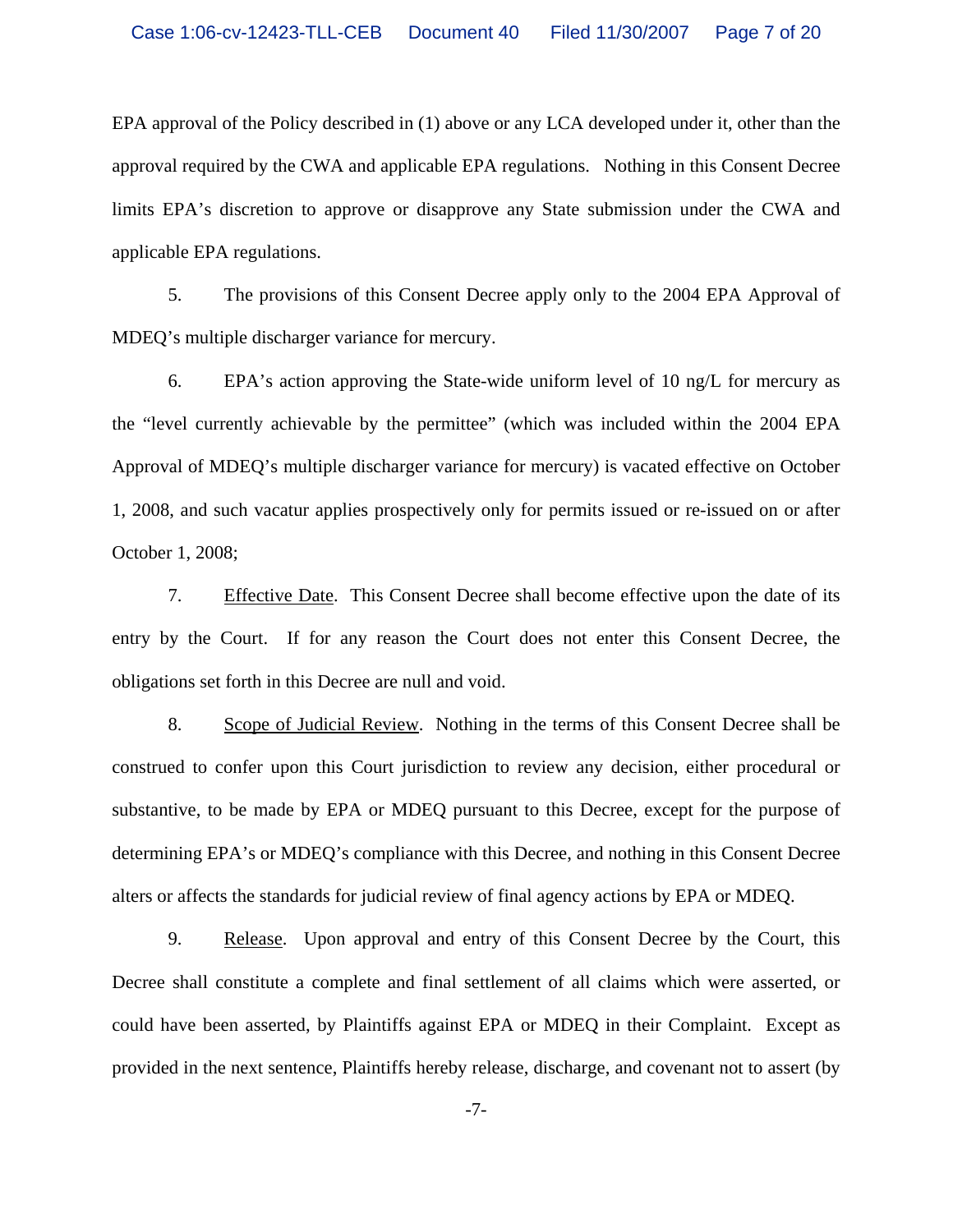way of the commencement of an action, the joinder of EPA or MDEQ in an existing action, or in any other fashion) any and all claims, causes of action, suits or demands of any kind whatsoever in law or in equity which they may have had, or may now have, against EPA and MDEQ based upon matters which were asserted, or could have been asserted by Plaintiffs in the Complaint filed in this case, No. 06-12423. Plaintiffs do not release, discharge, or covenant not to assert claims that MDEQ may not adopt in the future, and EPA may not approve in the future, a multiple discharger variance which authorizes MDEQ to issue or re-issue NPDES permits that include as a mercury limit a State-wide uniform level for mercury, or a mercury limit based on a State-wide uniform level, or claims that MDEQ may not adopt in the future, and EPA may not approve in the future, a multiple discharger variance which does not require MDEQ to issue or re-issue NPDES permits that require compliance with an effluent limit that represents the level currently achievable by the permittee at the time the variance is granted.

10. Dismissal of related case. Within 5 days after entry of this Decree, Plaintiffs will voluntarily dismiss the complaint in National Wildlife Federation v. Johnson, No. 06-15256 (E.D. Mich.). Such dismissal shall be without prejudice, and each party shall bear its own costs and fees. Such dismissal being without prejudice shall have no impact on the dismissal of the complaint in this case, No. 06-12423, with prejudice, or the previous dismissal of claims 3 and 4 of the complaint in this case, No. 06-12423, with prejudice.

11. Reservation of Rights. Plaintiffs reserve their rights to challenge in a separate lawsuit or administrative action the merits of any final action taken by EPA or MDEQ pursuant to this Consent Decree including, but not limited to, the merits of any final action by EPA respecting the Draft Policy (including as may be subsequently modified by MDEQ after the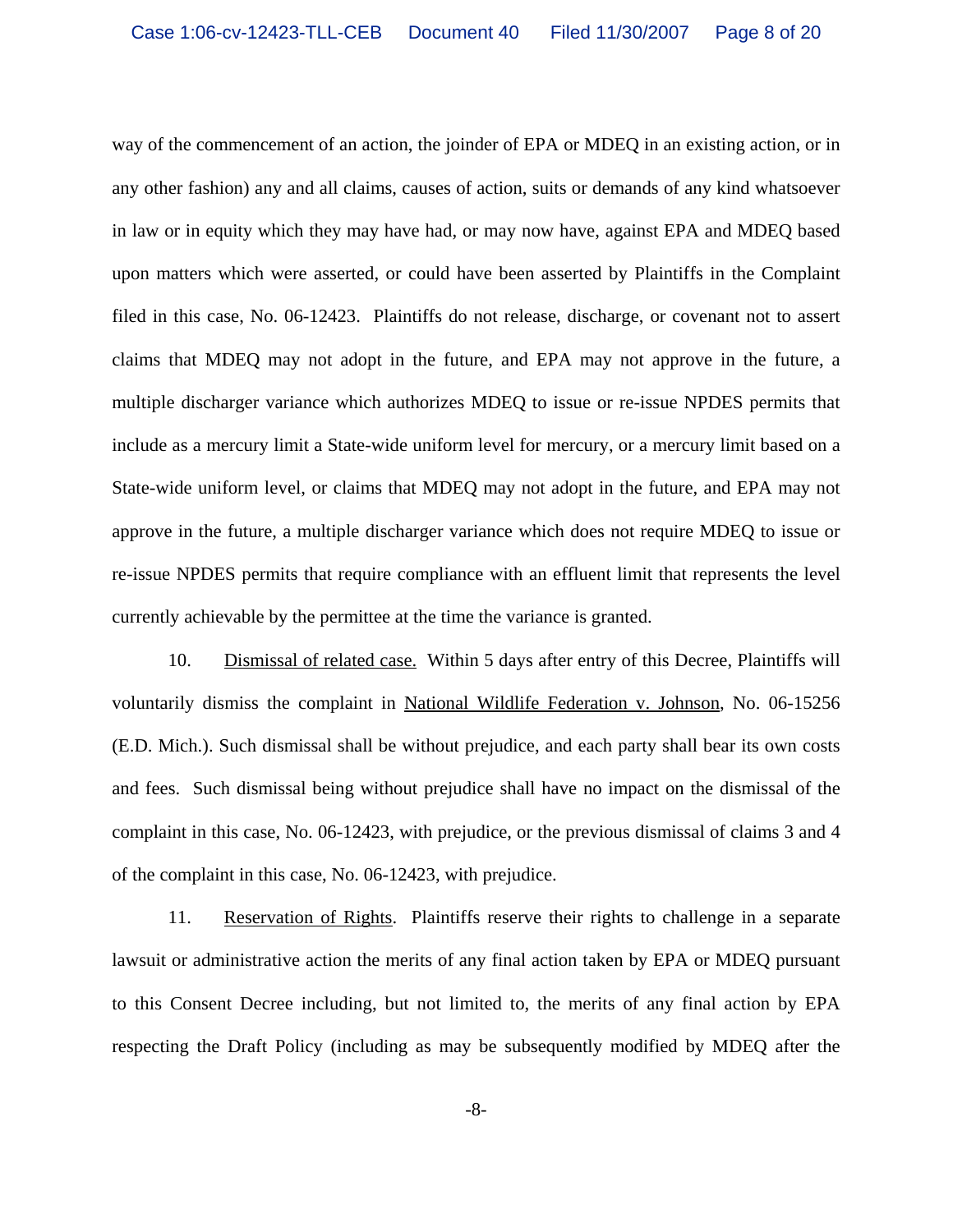opportunity for public comment), except to the extent such final action approves an ultimate version that is the same as the Draft Policy. The parties recognize that changes to the substance of the Draft Policy may occur as a result of the MDEQ process to invite public comment. EPA and MDEQ reserve any and all defenses to any such suits or administrative actions. Nothing in this Consent Decree shall be construed to expand whatever rights Plaintiffs may otherwise have under State and federal law. Nothing in this Consent Decree shall be construed to require MDEQ to undertake rule-making or to promulgate a rule, although Plaintiffs take no position on whether the law of the State of Michigan requires MDEQ to undertake rule-making or promulgate a rule to give effect to the Draft Policy or any variation of it adopted by MDEQ or approved by EPA. Nothing in this Consent Decree shall be construed to limit the ability of MDEQ to revise, in whole or in part, any policy or rule because of a change in the requirements of Federal law or regulation, or of any State law or regulation which is at least as stringent as Federal law or regulation.

12. Anti-Deficiency Act. The parties recognize that the performance of this Consent Decree is subject to fiscal and procurement laws and regulations of the United States, which include but are not limited to the Anti-Deficiency Act, 31 U.S.C. §§ 1341 *et seq*.

13. Force Majeure. The possibility exists that circumstances outside the reasonable control of MDEQ could delay compliance with the timetables contained in this Consent Decree. For MDEQ, such situations include, but are not limited to, an occurrence or nonoccurrence arising from causes not foreseeable, beyond the control of, and without the fault of the MDEQ, such as: an Act of God; and acts or omissions of third parties that could not have been avoided or overcome by MDEQ's diligence and that delay the performance of an obligation under this Consent Decree. The parties agree that force majeure does not relieve MDEQ from complying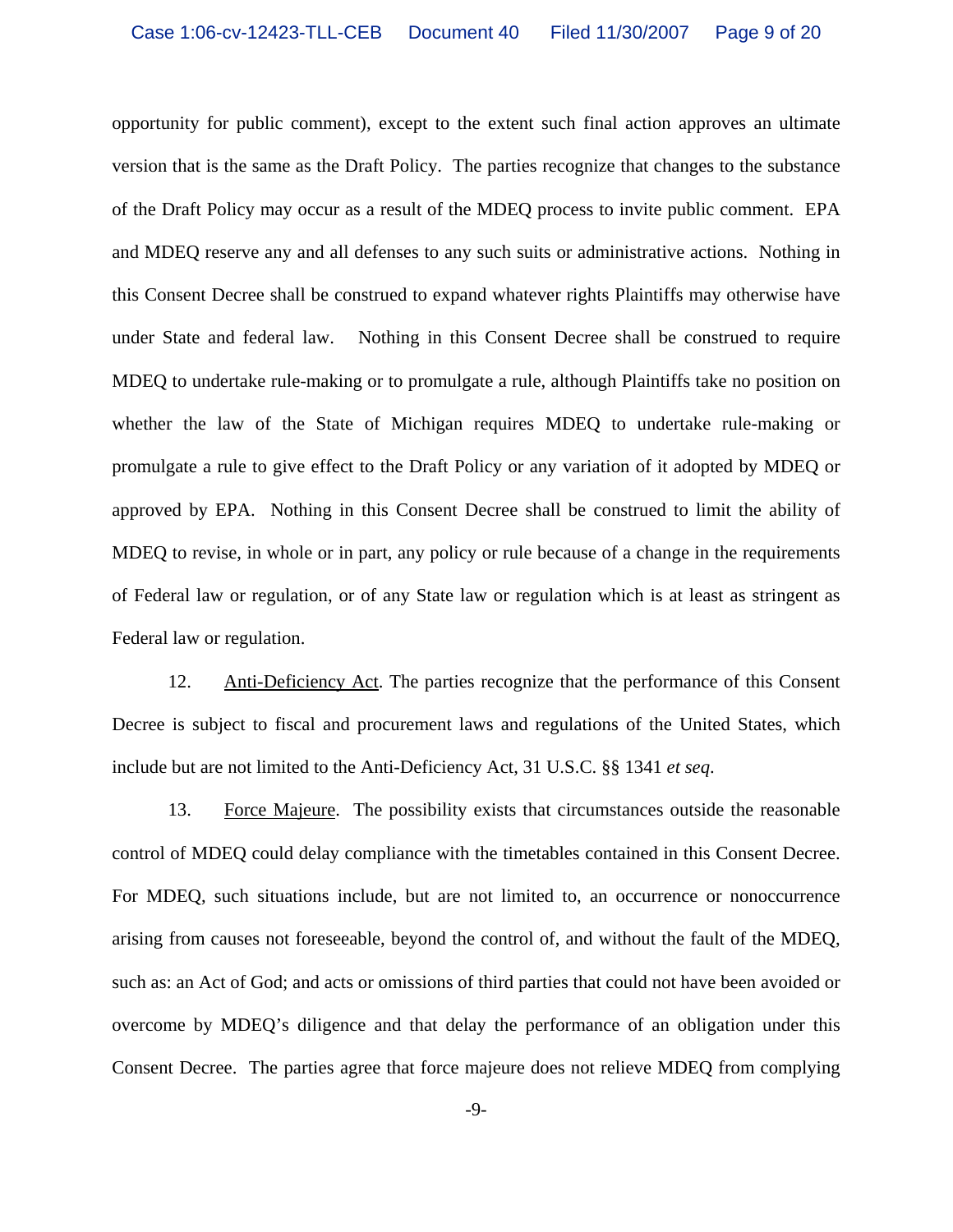with the provisions set forth in paragraph 4 of this Consent Decree, regarding MDEQ's proposal, issuance, or re-issuance of NPDES permits after September 30, 2008, which include a mercury limit.

14. Dispute Resolution. In the event of a disagreement between the parties concerning any aspect of this Consent Decree, the dissatisfied party shall provide the other party with written notice of the dispute and a request for negotiations. The parties agree to attempt to reach an agreed resolution for at least thirty (30) days after receipt of the notice by the other party. After the expiration of this 30-day period, any party may move the Court to resolve the dispute.

15. Extensions and Modifications. Any dates or deadlines set forth in this Consent Decree may be extended by written agreement of the parties and notice to the Court. To the extent the parties are not able to agree to an extension, EPA or MDEQ may seek a modification of this Consent Decree in accordance with the procedures specified below. Except for agreed upon extensions of dates, this Consent Decree may be modified only by written agreement of Plaintiffs, EPA, and MDEQ, and approval by the Court. Nothing in this Consent Decree, or in the parties' agreement to its terms, shall be construed to limit the equitable powers of the Court to modify those terms upon a showing of good cause by any party. Good cause includes, but is not limited to, changes in the law affecting EPA's commitments under this Decree. If the Court denies a motion to modify a date established by this Consent Decree, then the date for performance for which modification had been requested shall be such date as the Court may specify.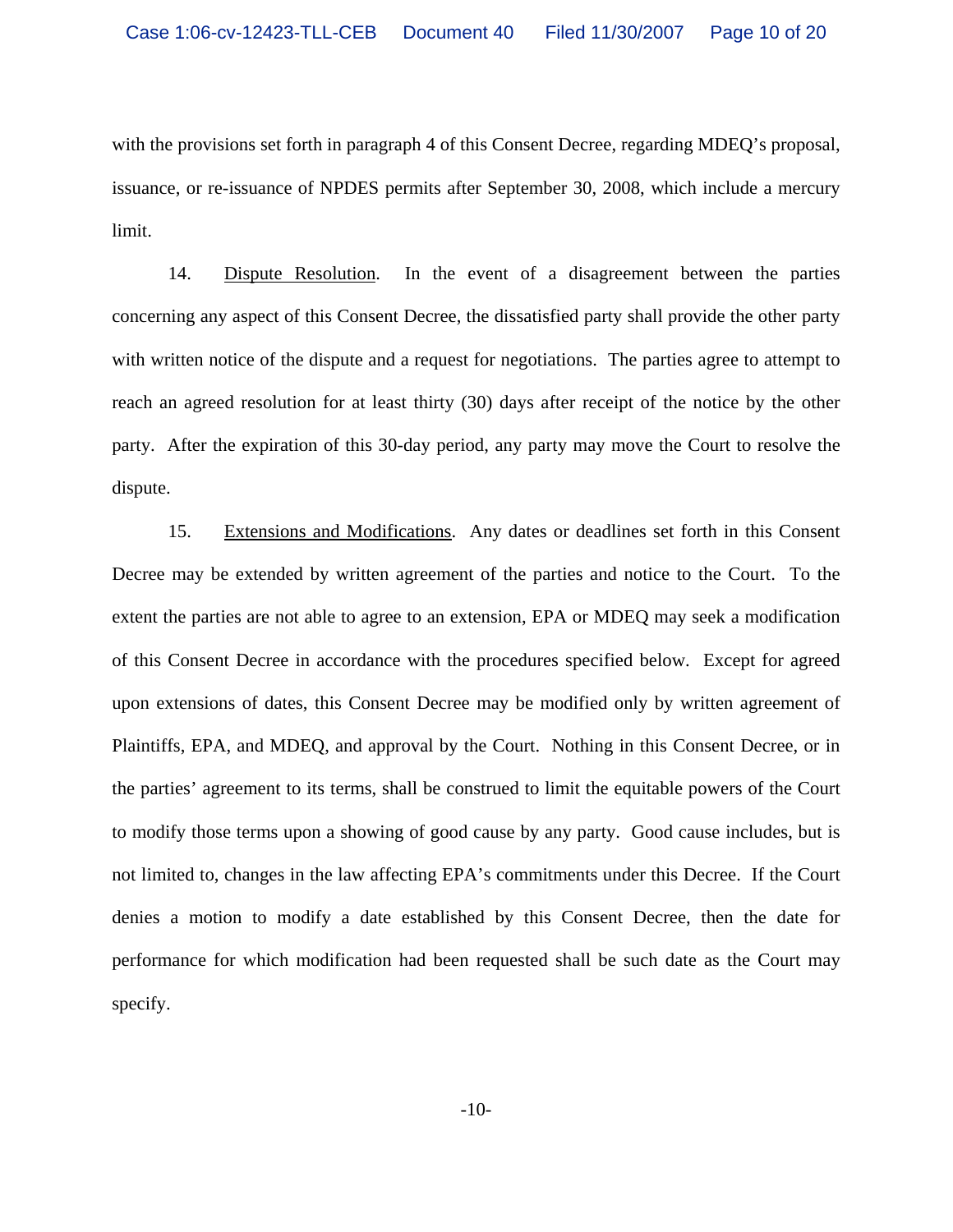16. Continuing Jurisdiction. The Court retains jurisdiction for the purposes of resolving any disputes arising under this Consent Decree, and issuing such further orders or directions as may be necessary or appropriate to construe, implement, modify, or enforce the terms of this Consent Decree, and for granting any further relief as the interests of justice may require.

17. Termination. This Consent Decree shall terminate and Plaintiffs' complaint in this case, No. 06-12423, shall be dismissed with prejudice on October 1, 2008, with respect to EPA, and this Consent Decree shall terminate and Plaintiffs' complaint in this case, No. 06- 12423, shall be dismissed with prejudice on October 1, 2009, with respect to MDEQ. The parties shall file the appropriate notice with the Court so that the Clerk of the Court may close the file.

18. Notice. Any notice required or made with respect to this Consent Decree shall be in writing and shall be effective upon receipt. For any matter relating to this Consent Decree, the contact persons are:

| For Plaintiffs: | Neil S. Kagan, Senior Counsel<br>National Wildlife Federation<br>Great Lakes Natural Resource Center<br>213 West Liberty Street, Suite 200                                                               |
|-----------------|----------------------------------------------------------------------------------------------------------------------------------------------------------------------------------------------------------|
| For EPA:        | Ann Arbor, MI 48104<br>Associate General Counsel, Water Law Office<br>Office of General Counsel, 2355 A<br>U.S. Environmental Protection Agency<br>1200 Pennsylvania Ave. N.W.<br>Washington, D.C. 20460 |
| and             | Maria Gonzalez<br>Office of Regional Counsel, Region V<br>U.S. Environmental Protection Agency<br>77 W. Jackson<br>Chicago, IL 60604                                                                     |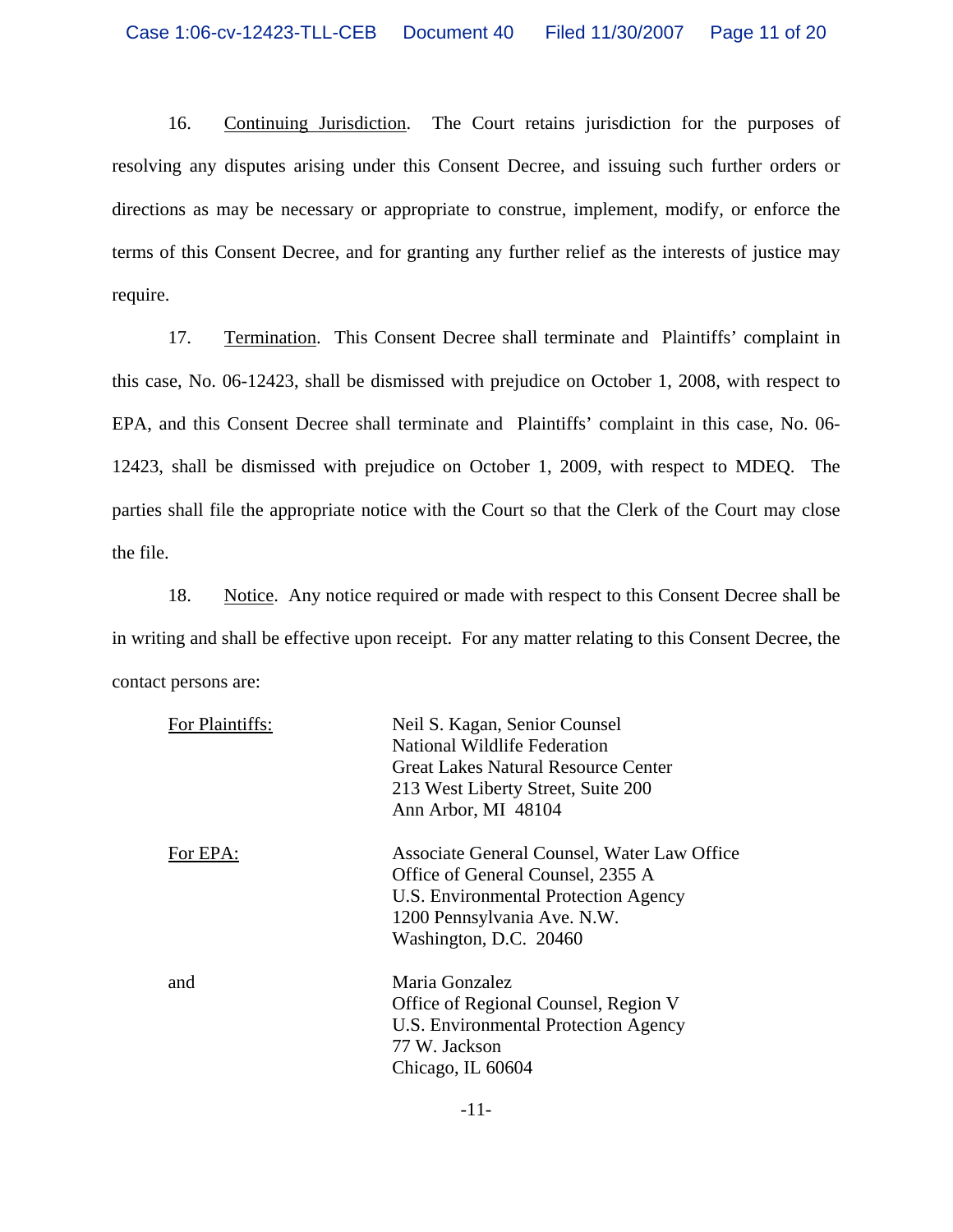and Chief, Environmental Defense Section Environment & Natural Resources Division United States Department of Justice P.O. Box 23986 Washington, D.C. 20026-3986

For MDEQ: Todd Adams Assistant Attorney General Environment, Natural Resources, and Agriculture Division G. Mennen Williams Building,  $6<sup>th</sup>$  Floor 525 West Ottawa Street P.O. Box 30755 Lansing, Michigan 48909

Upon written notice to the other parties, any party may designate a successor contact person for any matter relating to this Consent Decree.

19. Mutual Drafting and Construction. It is hereby expressly understood and agreed that this Consent Decree was jointly drafted by Plaintiffs, EPA, and MDEQ. Accordingly, the parties hereby agree that any and all rules of construction to the effect that ambiguity is construed against the drafting party shall be inapplicable in any dispute concerning the terms, meaning, or interpretation of this Decree. This Decree shall be governed and construed under the laws of the United States.

20. Effect of Decree. This Consent Decree shall not constitute an admission or evidence of any issue of fact or law, wrongdoing, misconduct, or liability on the part of any party.

21. Scope of Decree. Except as expressly provided in this Consent Decree, none of the parties waives or relinquishes any legal rights, claims, or defenses it may have. Nothing in the terms of this Consent Decree shall be construed to limit or modify the discretion accorded EPA or MDEQ under the Clean Water Act or by general principles of administrative law.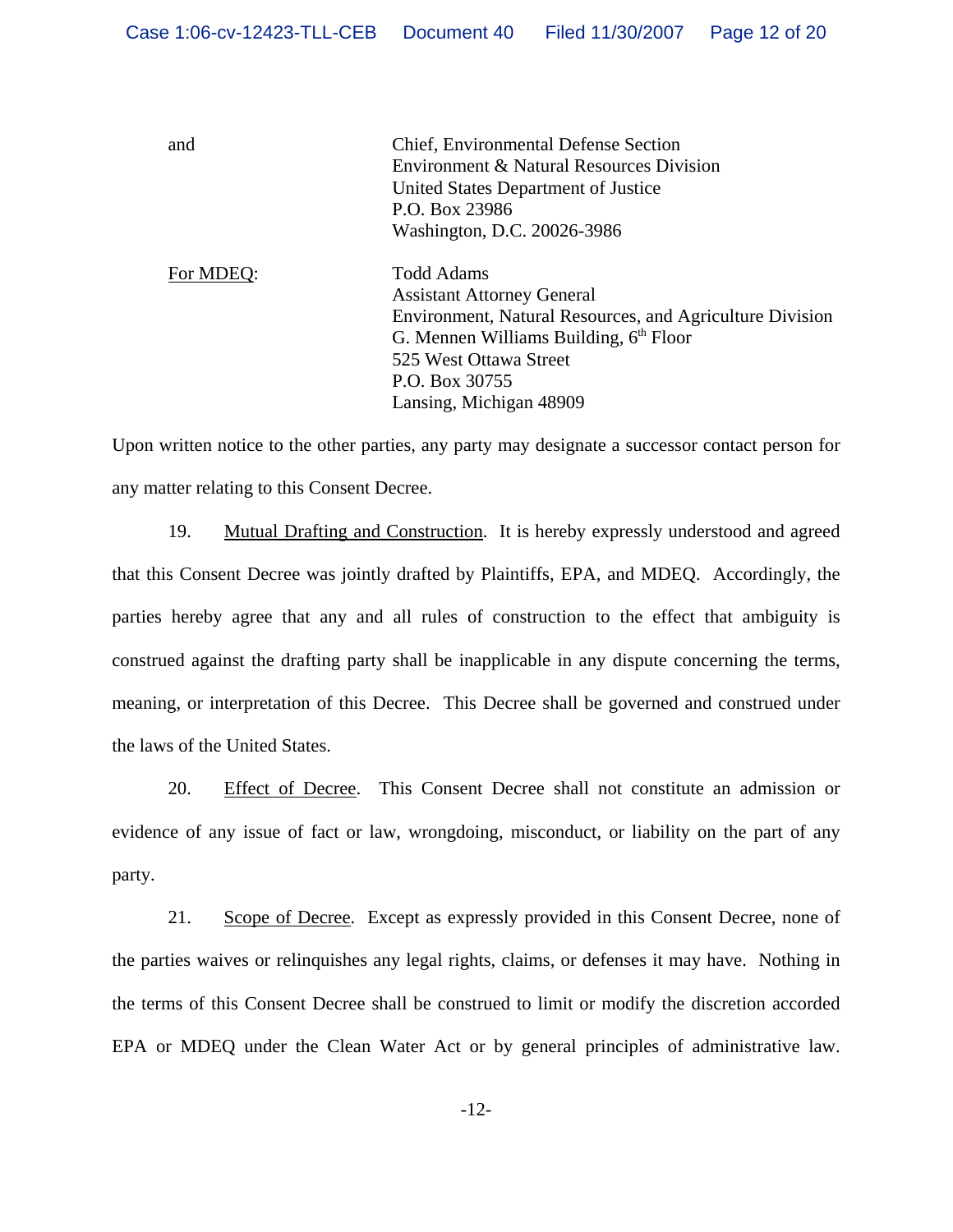Nothing in this Consent Decree shall be construed to make any other person or entity not executing this Consent Decree a third-party beneficiary to this Consent Decree.

22. Costs and Attorney Fees. EPA agrees to settle Plaintiffs' claim for costs and attorneys' fees by paying \$27,273.00 as soon as reasonably practicable after entry of this Consent Decree. This amount shall be paid by Fed Wire Electronic Funds Transfer to the National Wildlife Federation. Plaintiffs agree to accept payment of \$27,273.00 in full satisfaction of any and all claims for costs and attorneys' fees with respect to this case, except that Plaintiffs reserve the right to seek fees for enforcement of the Consent Decree. EPA does not concede that plaintiffs have the right to seek fees for enforcement of the Consent Decree and reserves all defenses to such a motion.

22. Representative Authority. Each undersigned representative of the parties to this Consent Decree certifies that he or she is fully authorized by the party to enter into and execute the terms and conditions of this Consent Decree and to legally bind such party to this Consent Decree. By signature below, all of the parties consent to entry of this Consent Decree.

Accordingly, it is **ORDERED** that the parties' joint motion for entry of their proposed consent decree [dkt #39] is **GRANTED**.

It is further **ORDERED** that, upon consideration of the foregoing, the Court hereby finds that this Consent Decree is fair and reasonable, both procedurally and substantively, consistent with applicable law, in good faith, and in the public interest. The foregoing Consent Decree is hereby **APPROVED AND ENTERED** by the Court.

> s/Thomas L. Ludington THOMAS L. LUDINGTON United States District Judge

Dated: November 30, 2007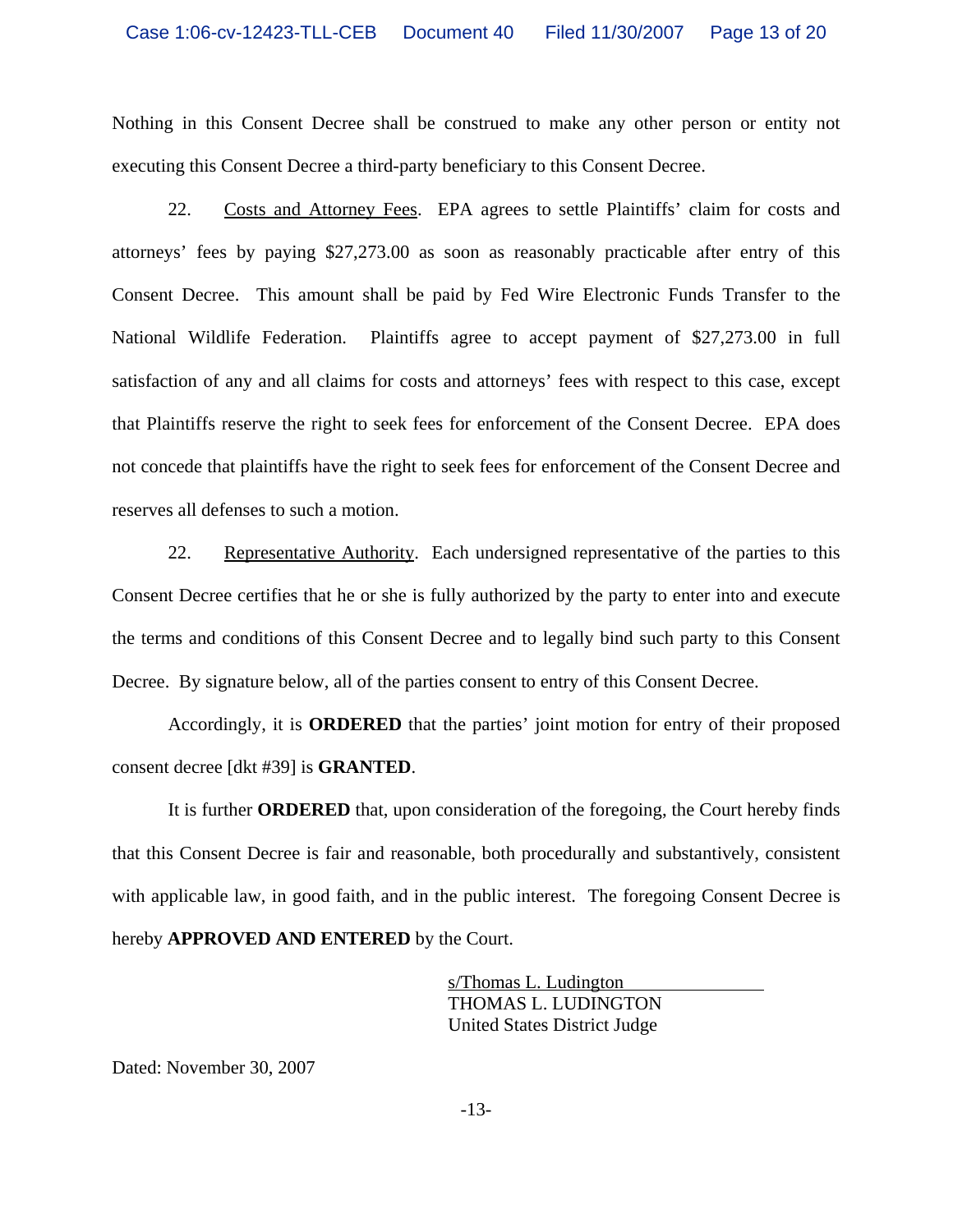| For Plaintiffs: |     | s/Neil S. Kagan<br><b>NEIL S. KAGAN</b><br><b>Senior Counsel</b><br>National Wildlife Federation<br><b>Great Lakes Natural Resource Center</b><br>213 West Liberty Street<br>Suite 200<br>Ann Arbor, MI 48104<br>$(734) 887 - 7106$<br>kagan@nwf.org<br>Michigan Bar No. P58948                                                                               |
|-----------------|-----|---------------------------------------------------------------------------------------------------------------------------------------------------------------------------------------------------------------------------------------------------------------------------------------------------------------------------------------------------------------|
| For MDEQ:       |     | s/ with consent of Steven E. Chester by permission given to Todd<br><b>B.</b> Adams<br><b>STEVEN E. CHESTER</b><br>Director<br>Michigan Department of Environmental Quality<br>MICHAEL A. COX,<br><b>Attorney General</b>                                                                                                                                     |
|                 | By: | s/ with consent of Todd B. Adams<br><b>TODD B. ADAMS</b><br><b>Assistant Attorney General</b><br>Environment, Natural Resources, and Agriculture Division<br>G. Mennen Williams Building, 6 <sup>th</sup> Floor<br>525 West Ottawa Street<br>P.O. Box 30755<br>Lansing, Michigan 48909<br>$(517)$ 373-7540<br>adamstb@michigan.gov<br>Michigan Bar No. P36819 |
| For EPA:        |     | s/ with consent of David A. Carson<br><b>DAVID A. CARSON</b><br>United States Department of Justice<br><b>Environment and Natural Resources Division</b><br>1961 Stout Street - 8th Floor<br>Denver, CO 80294<br>$(303) 844 - 1349$<br>David.A.Carson@usdoj.gov<br>Colorado Bar No. 29234                                                                     |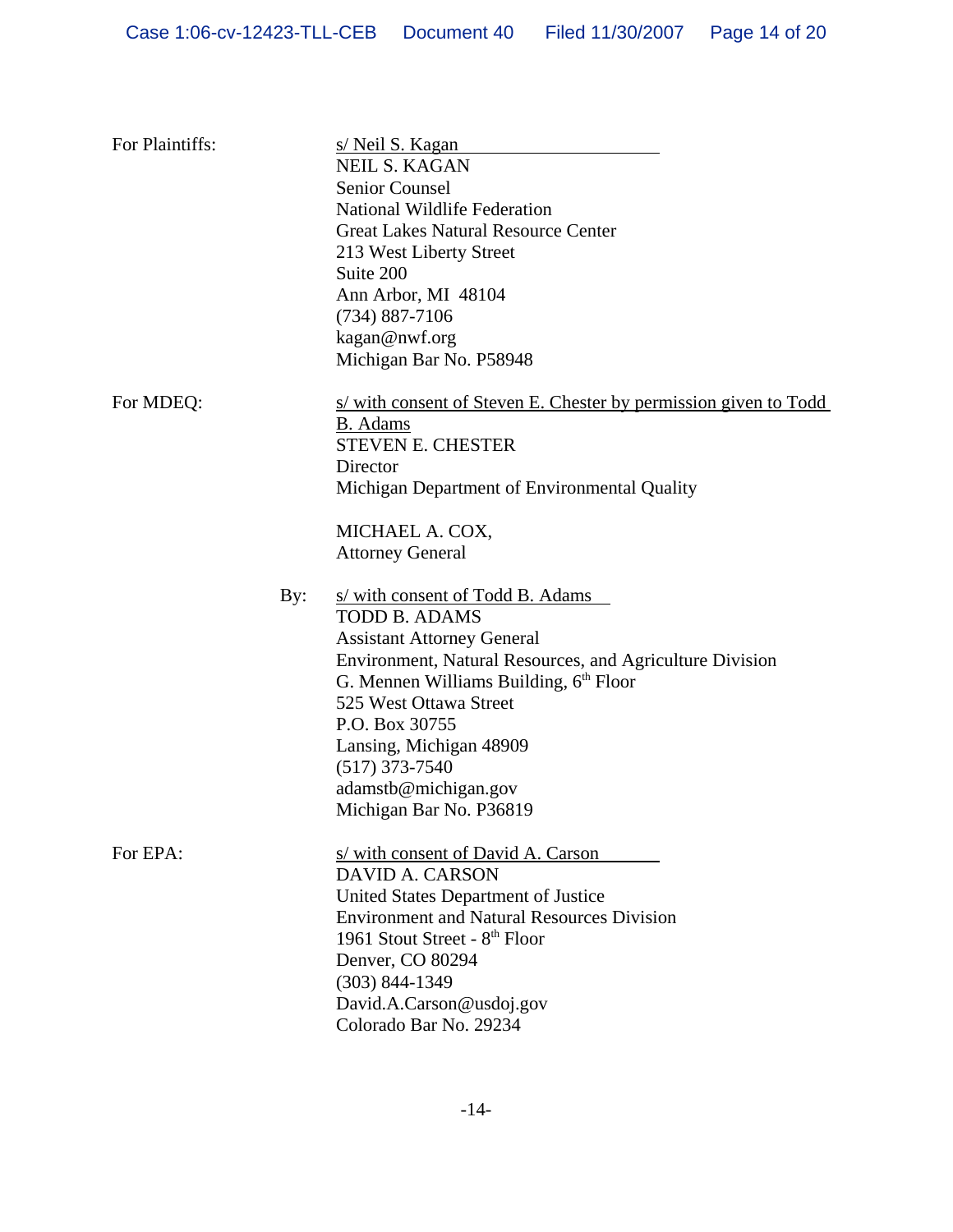#### **PROOF OF SERVICE**

The undersigned certifies that a copy of the foregoing order was served upon each attorney or party of record herein by electronic means or first class U.S. mail on November 30, 2007.

> s/Tracy A. Jacobs TRACY A. JACOBS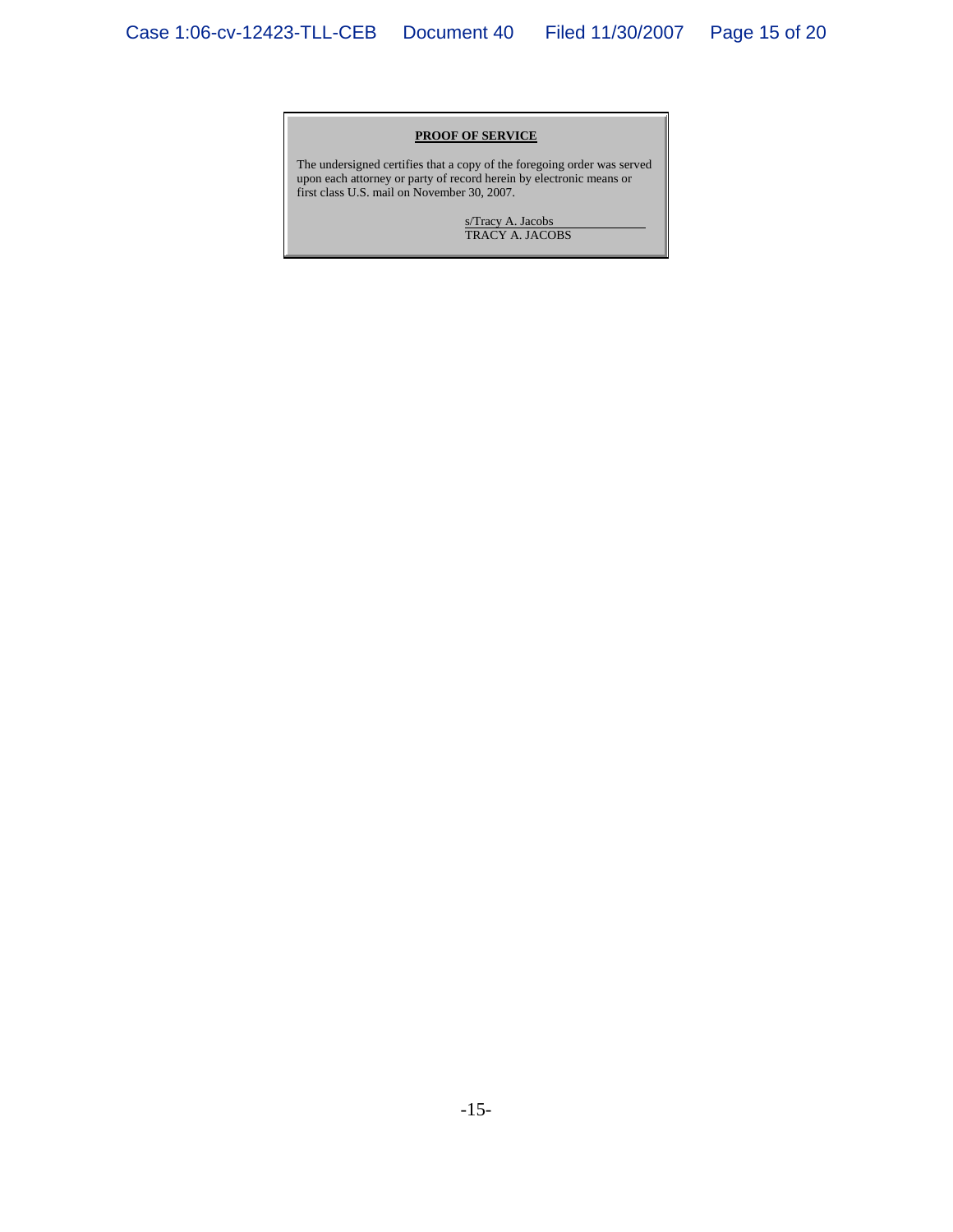# Index of Exhibits

A Draft Policy to Calculate the Level Currently Achievable (LCA) for Mercury in Proposed NPDES Permits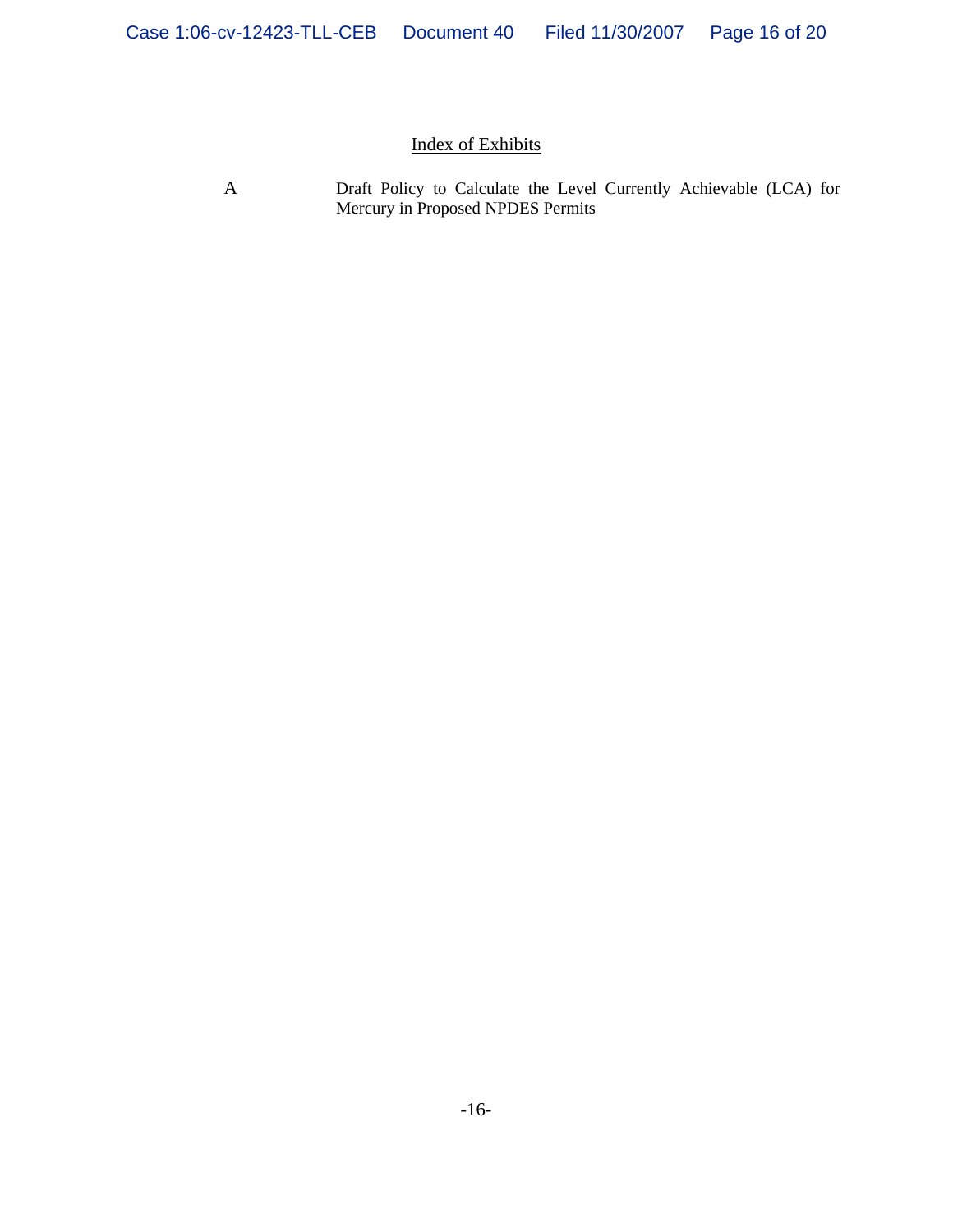### Exhibit A

# **Draft Policy to Calculate the Level Currently Achievable (LCA) for Mercury in Proposed NPDES Permits**

This draft policy was developed to resolve litigation filed by the National Wildlife Federation and the Lone Tree Council challenging the action by the U.S. Environmental Protection Agency (USEPA) to approve the submission by the Michigan Department of Environmental Quality (MDEQ) of variances from the water quality standard for mercury. In 2004, MDEQ submitted, and USEPA approved, portions of MDEQ's Mercury Permitting Strategy that would establish a "level [of mercury discharge] currently achievable by the permittee" at a uniform, State-wide level of 10 ug/L. The term "level currently achievable by the permittee" appears in MDEQ variance regulations at R 323.1103(6)(a) and EPA regulations at 40 C.F.R. Part 132, Appendix F, Procedure 2, section F.1. MDEQ regulations at R 323.1103(9) authorize multiple discharger variances under specified circumstances. Today's draft policy would phase out the State-wide LCA approach currently used by Michigan in NPDES permits, and would proceed to a discharge-specific LCA calculation process. This draft policy would represent a more technical, practicable, and appropriate for the development of NPDES permit limits representing the level currently achievable by a specific permittee, particularly given the continued generation of low level mercury data from many such individual discharges. To date, EPA has not developed or provided guidance regarding how to calculate the "level currently achievable by the permittee," so the draft policy would represent an important step forward. The draft policy describes the process that MDEQ would use to develop a discharge-specific LCA limit to be included in an NPDES permit. The draft policy envisions that the current (2004) mercury strategy will continue to be used until the transition to a discharge-specific LCA calculation approach beginning in FY2009, which would allow adequate time for public comment and approval by the USEPA. This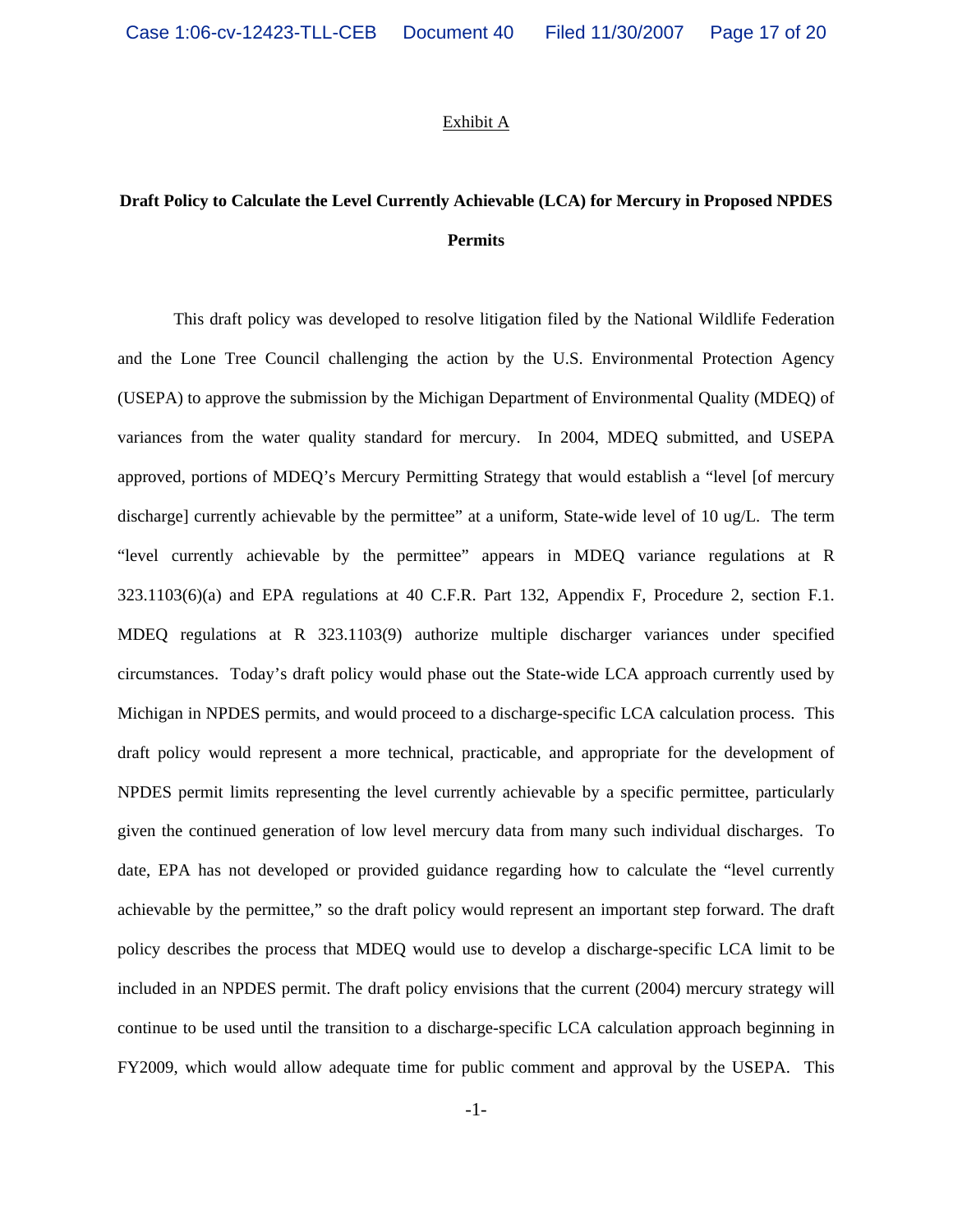schedule should ensure that the robust data sets for mercury will be available to calculate the dischargespecific LCA based on a reasonable projection of worst case scenario discharges using available data from that discharge.

## **Draft Facility specific LCA calculation approach**:

**1.** Calculate the average projected effluent quality (PEQ) using either the R323.1211(3)(a) (10 or more data points) or (3)(b) (fewer than 10 data point) approach using individual (vs. twelve month rolling average (TMRAV)) mercury data points. Round the PEQ value up to the next whole number. If the average PEQ is l0 ng/l or less, then the PEQ is the LCA. If the average PEQ is greater than 10, then proceed to number 2.

This step uses the average, rather than maximum, PEQ because using the maximum PEQ would result in higher LCAs reflective of high outlier mercury data points.

Based on experience to date, available data indicates that the vast majority of mercury discharges will fall into this category for LCA calculation.

**2.** If the PEQ value calculated in 1 is greater than 10 ng/l, then review the number of data points available for the facility.

**a.** If data representative of a 12 month period are available to calculate at least one TMRAV, compute the LCA using the following approach:

**i.** If there are 10 or more TM AVs, then calculate the PEQ using the TMRAV data points following the reasonable potential approach described in R  $323.1211(3)(a)$ .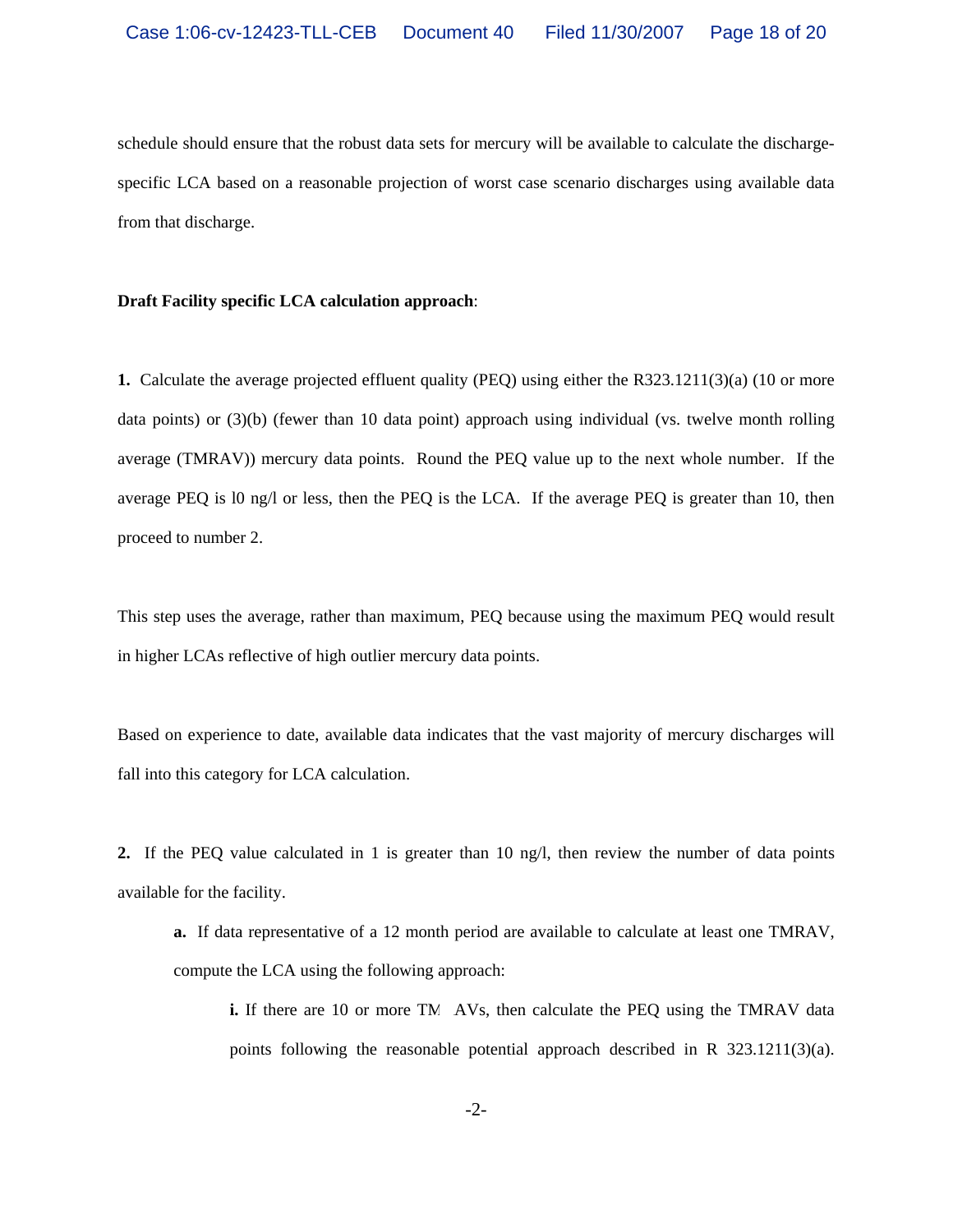Compare the maximum PEQ to the highest TMRAV (the maximum PEQ is used because the calculation process uses averages, e.g. TMRAVs). This approach may result in a PEQ lower than the highest TMRAV, therefore, the LCA is the higher of the two values. Round the LCA up to the next whole number.

**ii**. If there are less than 10 TMRAVs, then calculate the LCA using the individual data points following the reasonable potential calculation process described in R 323.1211(3)(b). Compare the average PEQ to each TMRAV (the average PEQ is used because the calculation process uses individual, rather than TMRAV, data points). The LCA is the higher of the PEQ or highest TMRAV, rounded up to the next whole number.

**b.** If data representative of a 12 month period are not available to calculate at least one TMRAV, then compute the LCA using the following approach:

**i.** If each value is less than 10 ng/l, then set the LCA at 10 ng/l. This value would function as a "cap" because the vast majority of facilities in Michigan are able to meet this level. The 10 ng/L cap would prevent unnecessarily high LCAs that may result from the R323.1211(3)(b) reasonable potential approach for datasets with less than 10 individual data points.

**ii**. If any value is equal to or greater than 10 ng/l, then MDEQ and/or the permittee would develop the LCA using site-specific considerations including the raw data, facility treatment type, any mercury issues in the receiving water (e.g. fish consumption